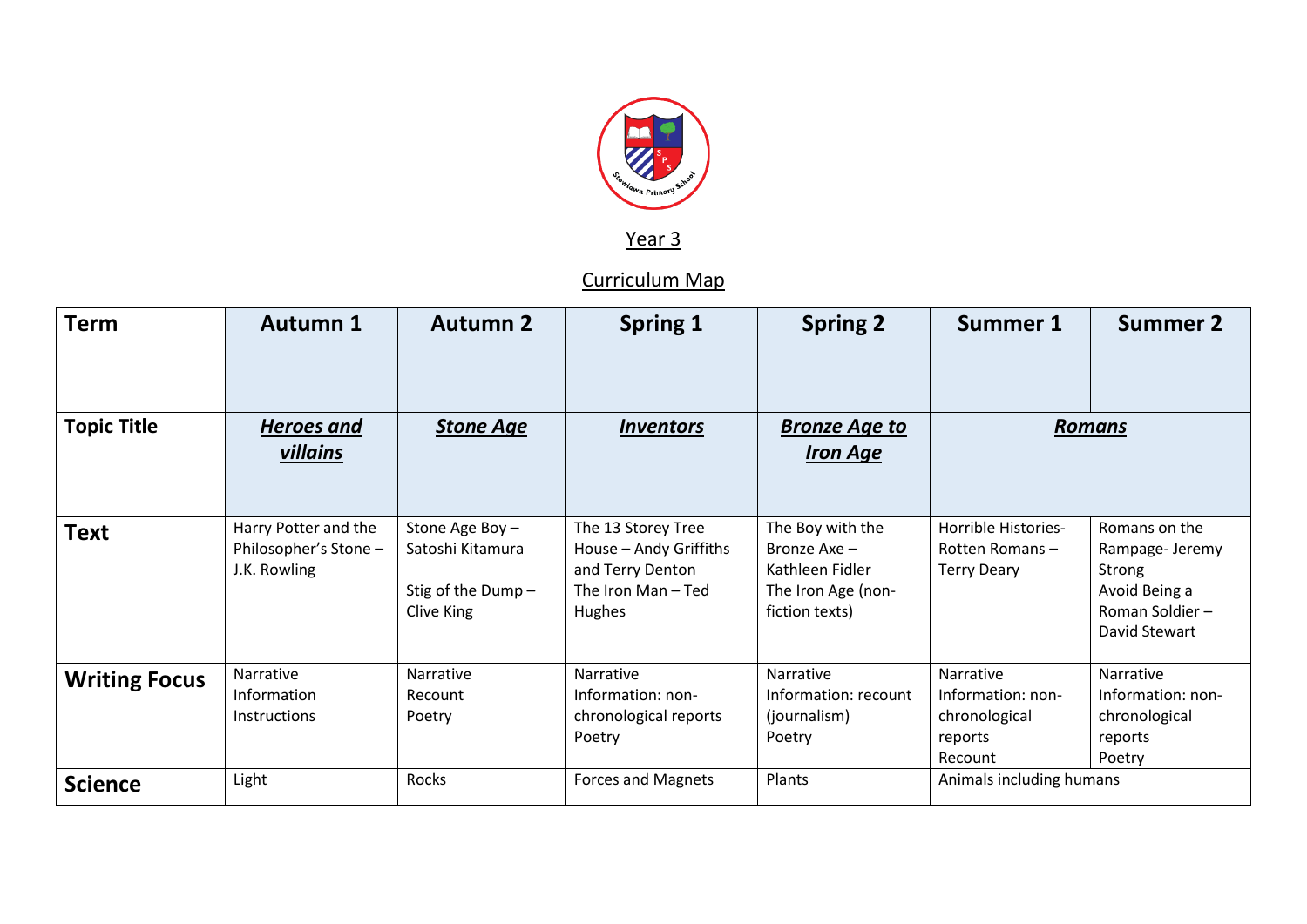| Geography | Locational                 | <b>Human Geography</b>     | <b>Physical Geography</b>                  |
|-----------|----------------------------|----------------------------|--------------------------------------------|
|           | <b>Knowledge</b>           | Types of settlement        | To describe and understand key aspects of  |
|           | Locate the world's         | and land use               | physical geography in context of volcanoes |
|           | countries (using           |                            | and earthquakes                            |
|           | maps, atlases globes       | <b>Geographical Skills</b> |                                            |
|           | or digital/computer        | and Fieldwork              |                                            |
|           | mapping), using            | Use a 4 figure             |                                            |
|           | maps to focus on           | compasses and              |                                            |
|           | <b>Europe and location</b> | letter/number              |                                            |
|           | of Russia (including       | coordinates to             |                                            |
|           | their capital cities).     | identify features on a     |                                            |
|           |                            | map.                       |                                            |
|           |                            | <b>Making maps</b>         |                                            |
|           | Introduce the              | Create a simple scale      |                                            |
|           | counties of the UK.        | drawing. Use               |                                            |
|           |                            | standard symbols and       |                                            |
|           | Identify the               | the understand the         |                                            |
|           | significance of            | importance of a key.       |                                            |
|           | latitude, longitude,       |                            |                                            |
|           | the equator, tropics       |                            |                                            |
|           | of Cancer and              |                            |                                            |
|           | Capricorn.                 |                            |                                            |
|           |                            |                            |                                            |
|           | <b>Place Knowledge</b>     |                            |                                            |
|           | Case study: To be          |                            |                                            |
|           | able to compared a         |                            |                                            |
|           | city in the UK and         |                            |                                            |
|           | Russia. Focusing on        |                            |                                            |
|           | human and physical         |                            |                                            |
|           | characteristics,           |                            |                                            |
|           | topographical              |                            |                                            |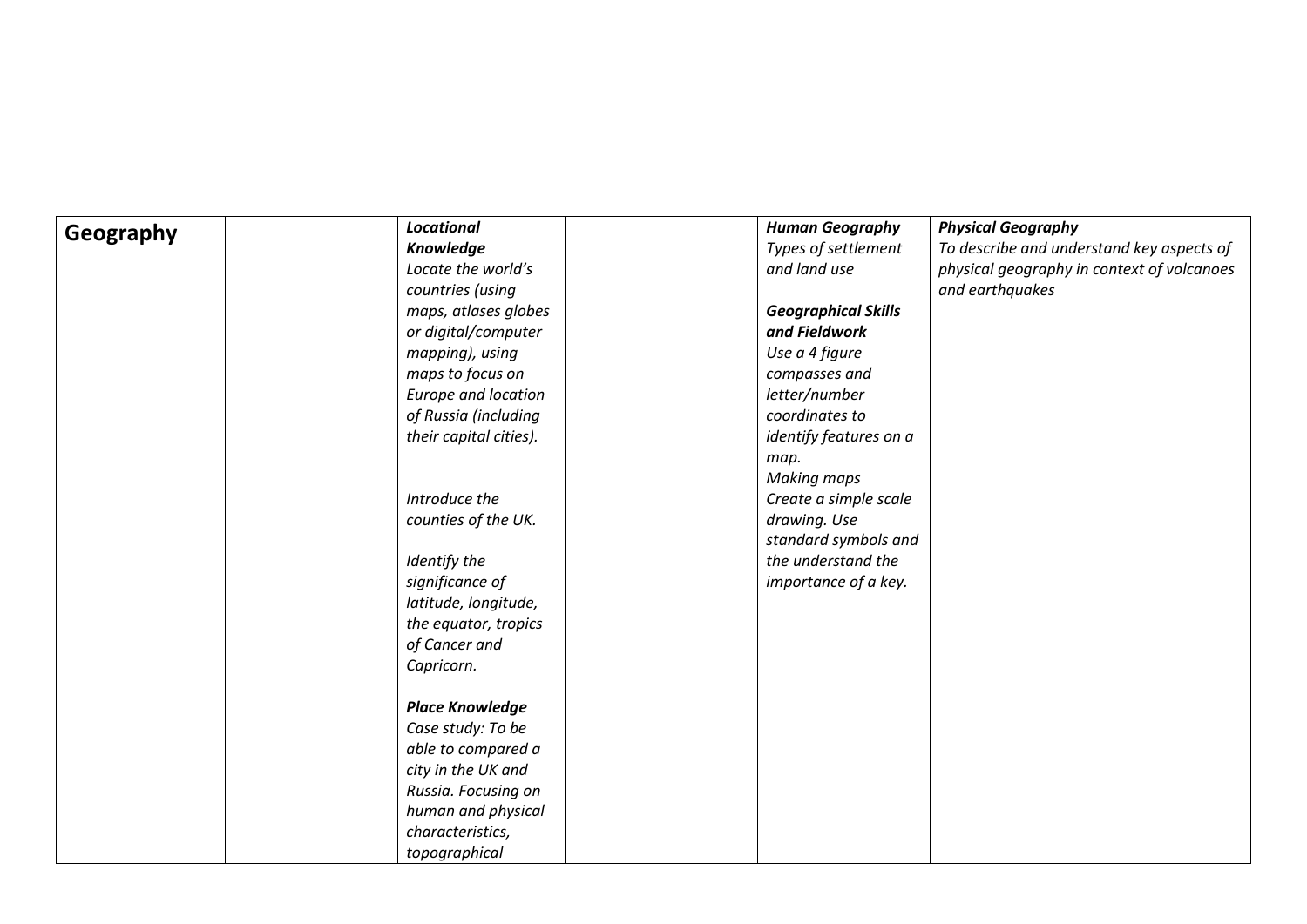|                            |                                                                                                                                      | features and land use<br>patterns, considering<br>how these may have<br>changed over time.                                                                                                                                     |                                                                                     |                                                    |                                                                                                                                                                                                                                                        |                  |
|----------------------------|--------------------------------------------------------------------------------------------------------------------------------------|--------------------------------------------------------------------------------------------------------------------------------------------------------------------------------------------------------------------------------|-------------------------------------------------------------------------------------|----------------------------------------------------|--------------------------------------------------------------------------------------------------------------------------------------------------------------------------------------------------------------------------------------------------------|------------------|
| <b>History</b>             |                                                                                                                                      | Changes in Britain<br>from Stone age<br>Develop a<br>chronologically<br>secure knowledge<br>and understanding of<br><b>British history</b><br>establishing clear<br>narratives within and<br>across the periods<br>they study. |                                                                                     | Changes in Britain<br>from the Iron Age            | Roman Britain. To place the Roman<br>invasion and key events upon a timeline.<br>Explore the impact and the legacy of the<br>Roman invasion of Britain.<br>To find out about the everyday lives of<br>Roman Britain. Comparing with our life<br>today. |                  |
| <b>Computing</b>           | Digital Musician                                                                                                                     | Animator<br>Film maker                                                                                                                                                                                                         | Digital Programmer                                                                  | Data Handler                                       | <b>Research and Present</b>                                                                                                                                                                                                                            |                  |
| PE                         | Team games                                                                                                                           | Dance - Wild World                                                                                                                                                                                                             | Gym - Shape                                                                         | <b>Outdoor Activities</b>                          | <b>Striking and Fielding</b>                                                                                                                                                                                                                           | Athletics        |
| <b>RE</b>                  | What do we celebrate and why?                                                                                                        |                                                                                                                                                                                                                                | What do people believe<br>about God?                                                | Sikhs and Hindus -<br><b>Exploring key leaders</b> | What is it like to be a Hindu?                                                                                                                                                                                                                         |                  |
| D and T                    | Mechanical systems including levers and<br>linkages<br>Making a Pop Up Card and Use of Levers and<br>linkages for Christmas Calendar |                                                                                                                                                                                                                                | Mechanical systems including pneumatics<br>Build your own robot - using pneumatics. |                                                    | Design, make and evaluate - Shell<br>Structures - Making a Bridge                                                                                                                                                                                      |                  |
| Art                        | Drawing - Comic book<br>settings/ characters.                                                                                        | Sculpture -<br>Stonehenge.                                                                                                                                                                                                     | Printing                                                                            | Painting                                           | <b>Textiles</b>                                                                                                                                                                                                                                        | Collage - Mosaic |
| <b>Featured</b><br>artists | Picasso;<br>Poonac                                                                                                                   | Joan Miro<br>Simple sculpture and<br>abstract surrealism.                                                                                                                                                                      | <b>William Morris-simple</b><br>prints and patterns.                                | Kandinsky contrasting<br>colour shapes.            |                                                                                                                                                                                                                                                        |                  |